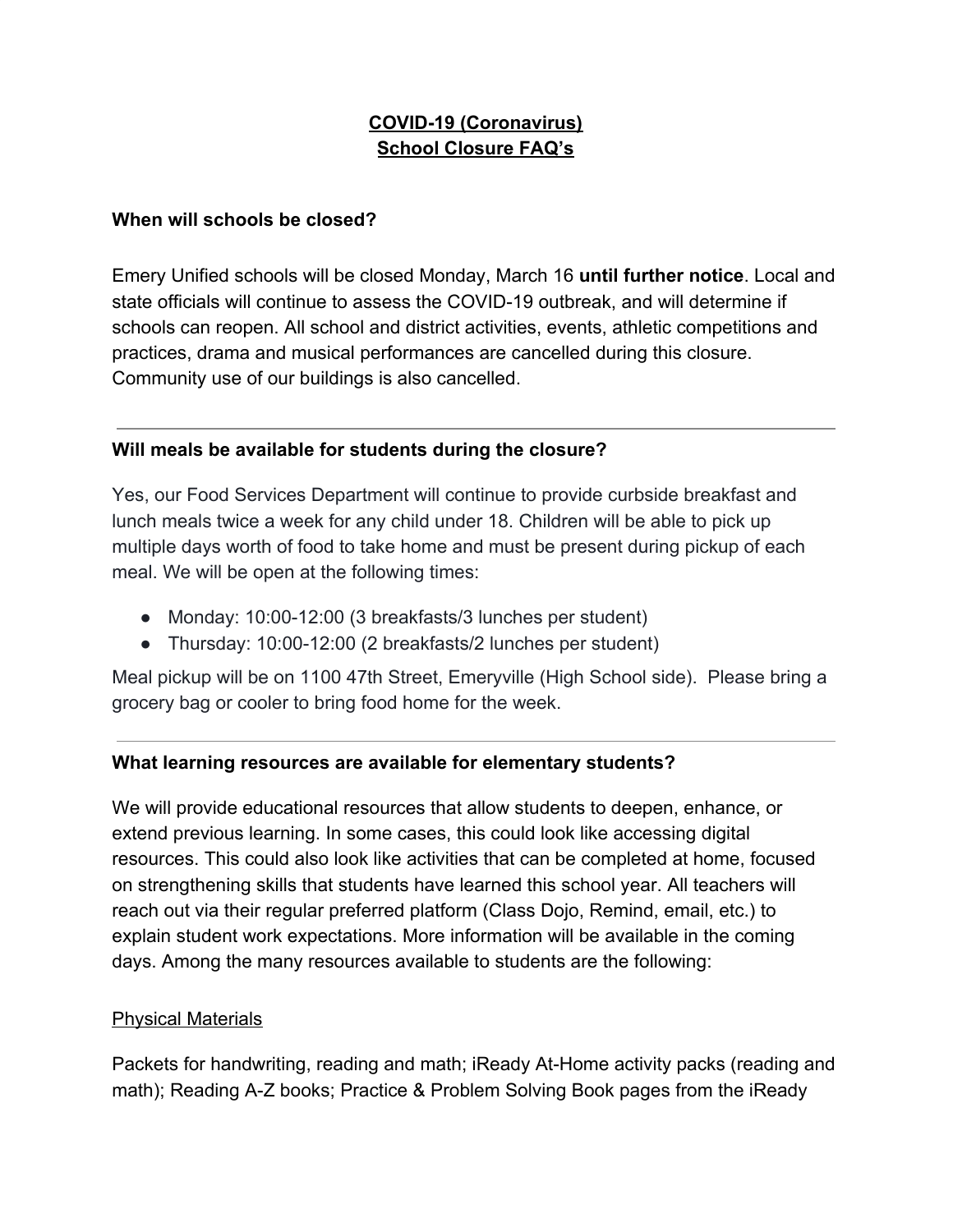Teacher Toolbox;Writing prompt packet; National Geographic Reach for Reading! Workbooks; Decodables; Writing Journals (1 act of kindness everyday); Math review worksheets; Reading logs.

For English Learners:

Reading Excellence, Word Attack, and Rate Development Lessons/ Becoming a Writer Lessons/ Phonics for Reading/RAZ Kids/Storyline Online.

#### Digital Resources

IReady online Reading and MathInstruction; StarFall.com Reading and Math; Google hangouts/Zoom: "Read with your teacher"; iReady lessons (reading and math); List of links to YouTube Videos (Jack Hartmann, Count to 20, Big Number Song, Storyline Online); RazKids - ELA; Youtube instructional videos; Zearn; National Geographic Reach for Reading! phonics/ vocabulary games; Accelerated Reading; assignments posted to 4th grade class website that align with the daily agenda and standards; zoom/google hangouts; check-in with the teacher on Google Hangouts for gr. 5.

English Learners:

FaceTime/Google Hangouts/Email/Text with Ms. Miller

### **HARD COPY PACKETS WILL BE AVAILABLE, THURSDAY, MARCH 19, 10 AM-12 PM IN FRONT OF THE HIGH SCHOOL (1100 47TH STREET)**

### **What learning resources are available for middle school students?**

#### Physical Materials

Math Worksheets, Eureka Math workbooks and modules; other supplemental materials; *StemScopes* tear-outs; History Alive! Student packets and textbooks (7th grade only); iReady workbook packets for literacy enrichment students; NewsELA articles packets and worksheets (8th graders only); iReady workbook packets; Chapter books; Interactive Notebook packets for History; Group novels, articles, poems.

#### Digital Resources:

Google Classroom, Hangouts, Khan Academy, STEMScopes digital platform; video links; IReady, NewsELA articles; Razkids; Google Hangouts for office hours.

### **HARD COPY PACKETS WILL BE AVAILABLE, THURSDAY, MARCH 19, 10 AM-12 PM IN FRONT OF THE HIGH SCHOOL (1100 47TH STREET)**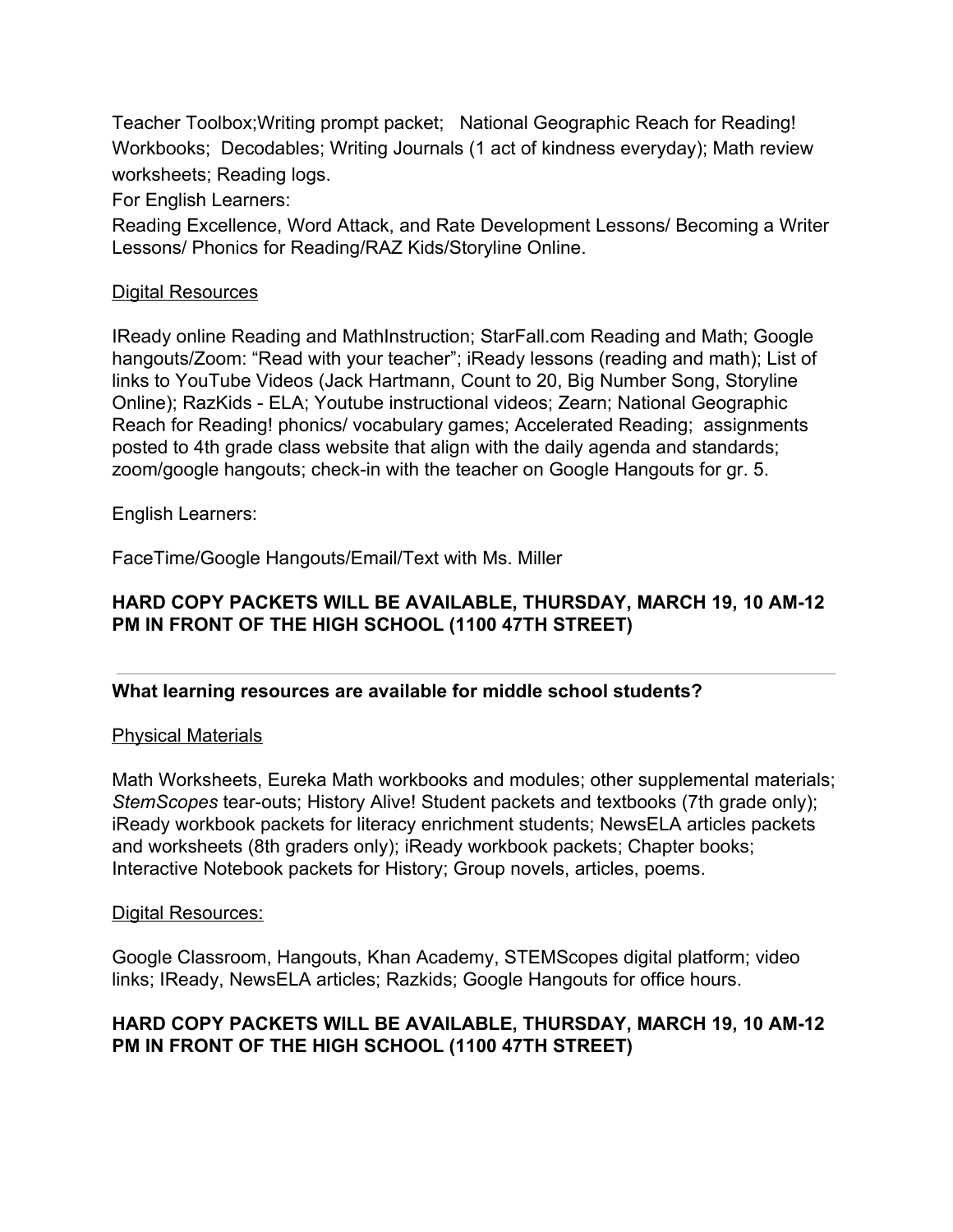## **What learning resources are available for high school students?**

TKAM text available on Google Classroom; Packet for 9th grade English will be available on Google Classroom; history textbooks; English 11 - *1984* Text, 1984 Essay: Systems of Oppression, *Their Eyes Were Watching God* (April); Algebra 2: Eureka Math/Khan Academy/SAT Practice

○ Summation Notation

AP Statistics: Textbook and companion slides.(every student will need calculators)

- Main Topic: 2 sample tests
- AP Review

AP Calculus: workbook and an extensive question bank(every student will need a calculator)

- Main Topic: Integration
- Pre-Calculus: Online materials,Khan Academy,(every student will need a calculator)
	- Advanced algebra
	- Conic sections, probability and counting
- Fundamental Theorem of Calculus

Engl. 12: Read Ch 1-8 *Brave New World;* Biology -Textbooks; Integrated Science 1 projects; Chemistry: Weather unit, Lessons 2-7 in *Living By Chemistry* books; Art: Sketchbooks,Pencils -

directions printed and in Google Classroom, Drawing Marathon, Lives of Artists

### Digital Resources:

Engl. 12: Webquest is on google classroom; Packet will be available on google classroom; Biology - Worksheets and handouts will be made available on google classroom, Tests and quizzes will be made on myapclassroom (College Board); English 10 - iSearch Essay (digital)

iSearch Presentation Slides (to be done via video recording and submitted); Chemistry: Students will be provided with slides and handouts in google classroom.

-Quizzes = google forms, additional resources on Khan Academy; *OdysseyWare* for credit recovery; KQED Art Online; Algebra: Google Classroom, Khan Academy, Desmos Activities, My AP (CollegeBoard)

English Learners:

Classroom, RazKids, Hangouts, Newsela. All links to texts and videos will be uploaded to google classroom.

# **HARD COPY PACKETS WILL BE AVAILABLE, THURSDAY, MARCH 19, 10 AM-12 PM IN FRONT OF THE HIGH SCHOOL (1100 47TH STREET)**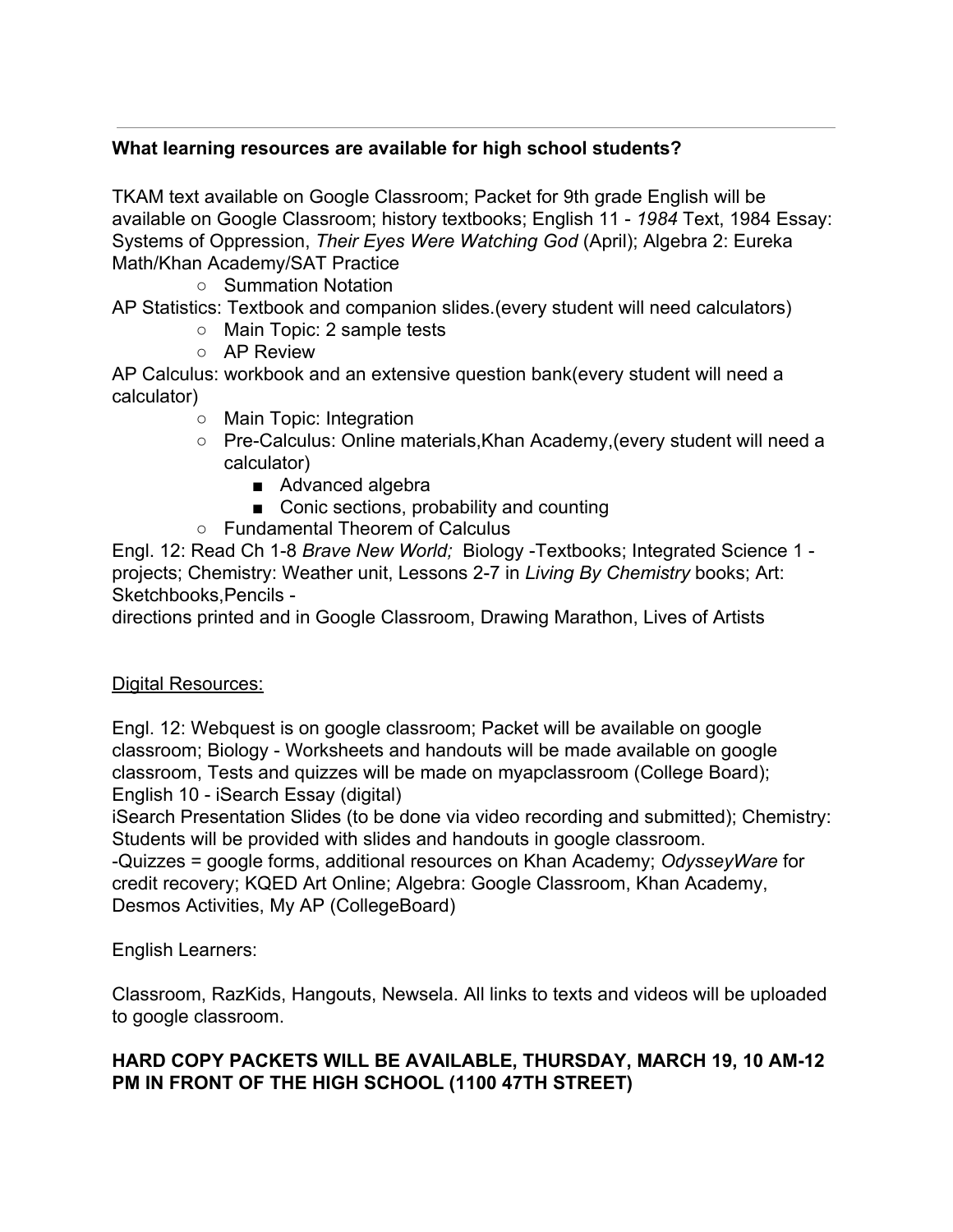# **How will parents of students with disabilities be notified about how special education services will be provided during the school closure?**

Special education staff will be contacting families via email or text message in order to let them know how special education services, including speech, occupational therapy and counseling, will be provided to their child during the school closure. Families will also be able to contact their child's service provider via email on a daily basis at set times during the closure.

### **Is child care available for families?**

No. At this time, the City of Emeryville has cancelled the before and after school program. We know how impactful school closures are for working families. We are working with local community child care centers and organizations to see if there are any programs available during the closure. If there are any changes, we will provide a district update.

### **I have rented an ECCL facility for an event. Is my reservation cancelled?**

Yes. All community facility use rentals are cancelled through Friday, April 3, 2020. Please visit the [City of Emeryville's website](https://www.ci.emeryville.ca.us/202/Indoor-Facility-Rentals) for additional information.

### **How can I keep my children and family safe from COVID-19?**

Take the same precautions for COVID-19 (novel coronavirus) that you would for other illnesses, like the flu or common cold. The COVID-19 is part of the same family of viruses as the common cold along with the more severe MERS and SARS. It is believed to spread in a similar way—through droplets from coughing or sneezing, close contact like shaking hands, or touching a surface where the virus is and then touching your eyes, nose, or mouth before washing hands.

### **Steps to prevent illness are:**

- Wash hands often with warm water and soap, scrubbing for at least 20 seconds.
- Don't touch mouth, nose, or eyes with unwashed hands.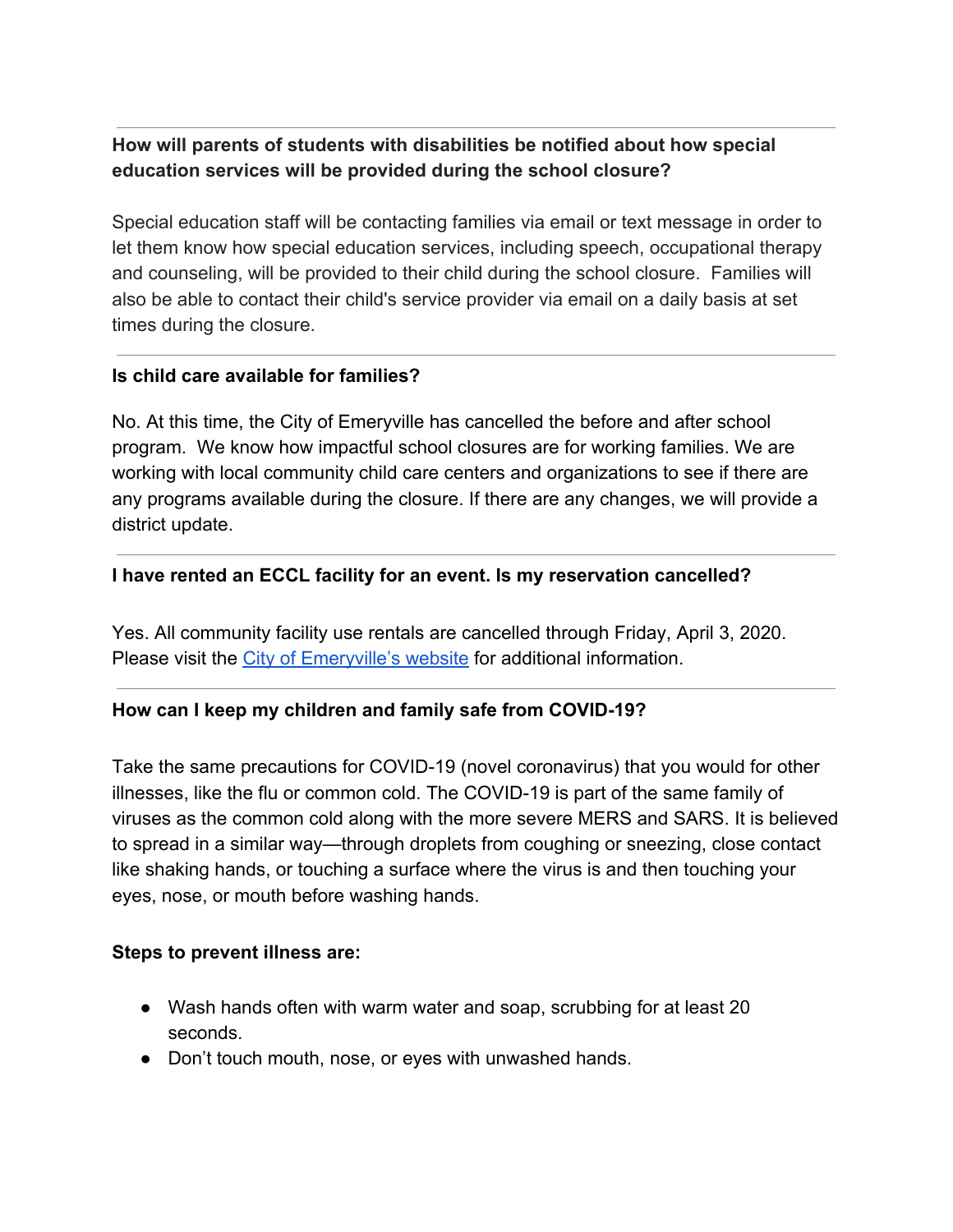- Clean and disinfect frequently used surfaces. Microfiber cloths work well. When using disinfectants, follow instructions on the product label.
- Cover coughs or sneezes with a tissue, then throw the tissue away and wash hands. If a tissue is not available, cough or sneeze into the crook of your elbow.
- If you feel sick, stay home and avoid close contact with others. If you're well but someone in your household or workplace is sick, avoid close contact

We understand there are many concerns around COVID-19 and want to assure families that we are working closely with Alameda County Public Health Department (ACPHD) for updates and guidance. For the latest information on COVID-19, families are encouraged to [visit the EUSD website,](http://emeryusd.k12.ca.us/blog/category/covid-19/) [ACPHD webpage dedicated to COVID-19](http://acphd.org/2019-ncov.aspx) (2019 Novel Coronavirus), and the [CDC homepage](https://www.cdc.gov/coronavirus/2019-ncov/index.html).

If you are experiencing symptoms of COVID-19 and may have had contact with a person with COVID-19, call the Alameda County Public Health Department at 510-267-3250 for guidance before seeking medical care so that appropriate precautions can be taken.

### **How can I support my child's well-being?**

As more information is learned and shared about the spread of COVID-19 (Coronavirus), you may notice your child experiencing a wider range of emotions such as worry and fear. With the closure of schools some children might also experience sadness and frustration at not being able to interact with their friends and school staff on a regular basis. There are many steps you can take to support your child during these uncertain times. Here are some ideas for families:

- Reassure your child that all feelings are normal
- Make time to talk with your child about their feelings and questions
- Limit screen time and access to social media
- Pay attention to what your child is watching and reading and for how long
- Model positive self-care strategies, your child is learning how to manage their emotions from the caring adults in their life
- Provide honest information that is age appropriate and avoid sharing assumptions about who is sick with COVID-19